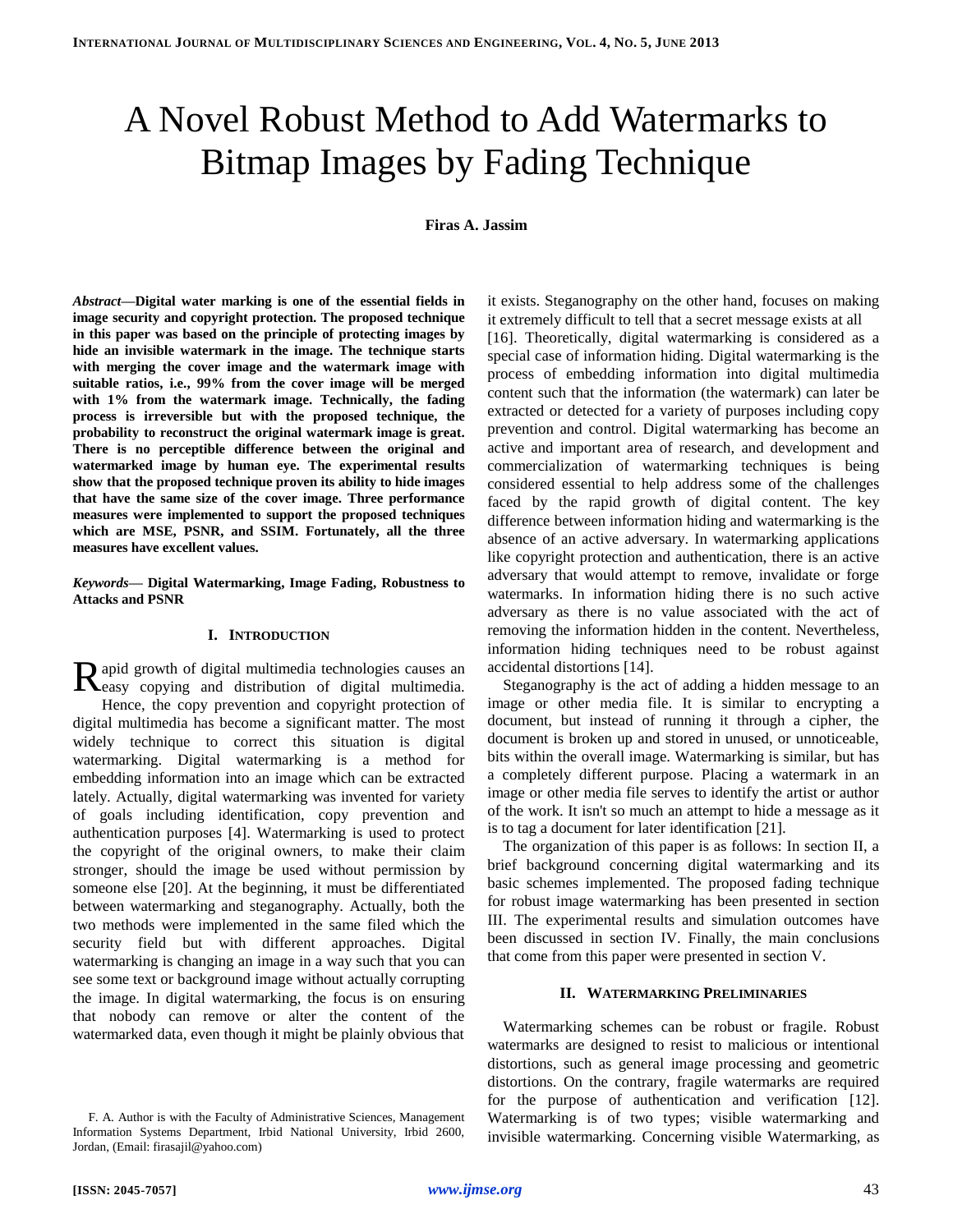the name suggests, it refers to the information visible on the image or video or picture. Visible watermarks are typically logos or text. For example, in a TV broadcast, the logo of the broadcaster is visible at the right side of the screen. On the other hand, invisible watermarking refers to adding information in a video or picture or audio as digital information. It is not visible or ocular, but it can be detected by different approaches. It may also be a form or type of steganography and is used for widespread use. It can be retrieved easily. The essential applications of watermarking are copyright protection, source tracing, and annotation of photographs.

There are a variety of schemes for embedding the watermark into the original image [\[2\],](#page-4-6) [\[8\].](#page-4-7) Typical schemes for digital watermarking were based on transform-domain techniques with discrete cosine transform (DCT), discrete wavelet transform (DWT) [\[13\].](#page-4-8) AS part of wavelet transform, Haar wavelet transform for copyright protection was proposed as a robust-invisible watermarking technique [\[17\].](#page-4-9) A genetic watermarking approach based on transform-domain technique was discussed by [\[3\].](#page-4-10) Moreover, a robust digital image watermarking method using dual tree complex wavelet transform was presented by [\[19\].](#page-4-11) The implementation of principle component analysis (PCA) into digital video watermarking was discussed by [\[9\]](#page-4-12).

## **III. PROPOSED FADING TECHNIQUE**

As mentioned previously, the proposed technique is based on the fading principle between two images. The cover image and the logo image are faded with different fading ratios. Actually, it is an essential problem to determine the correct fading ratios for both the cover and logo images. First of all, according to [\[7\],](#page-4-13) the general formula for fading two images is as follows:

$$
h = \alpha_1 f + \alpha_2 g \tag{1}
$$

where *h*, *f*, and *g* are the representations for Watermarked, Original and Logo images, respectively. Moreover,  $\alpha$ 1 and  $\alpha$ 2 are both the fading ratios that satisfy the following equation:

$$
\alpha_1 + \alpha_2 = 1 \tag{2}
$$

Practically, changing  $\alpha_1$  and  $\alpha_2$  may change the ocular differences in fading between the original and Logo images. In accordance with Fig. 1, different ratios have been implemented to show the overlapping between the original image (Lena.bmp) and the Logo image (Logo.bmp).

It can be seen that, there is a positive relationship between the clarity of the image and the fading ratios (either  $\alpha_1$  or  $\alpha_2$ ). Hence, increasing  $\alpha_1$  and decreasing  $\alpha_2$  will highly makes the original image appear more clearly and the logo image vanishes progressively. Generally, the proposed technique can be summarized in Fig. 2.



Fig. 1. (a) Original image (b) Logo image (c) 50%, 50% (d) 60%, 40% (e) 75%, 25% (f) 80%, 20% (g) 90%, 10% (h) 95%, 5% (i) 97%, 3% (j) 99%, 1%, ratios are for original and logo images, respectively



Fig. 2. Watermarking process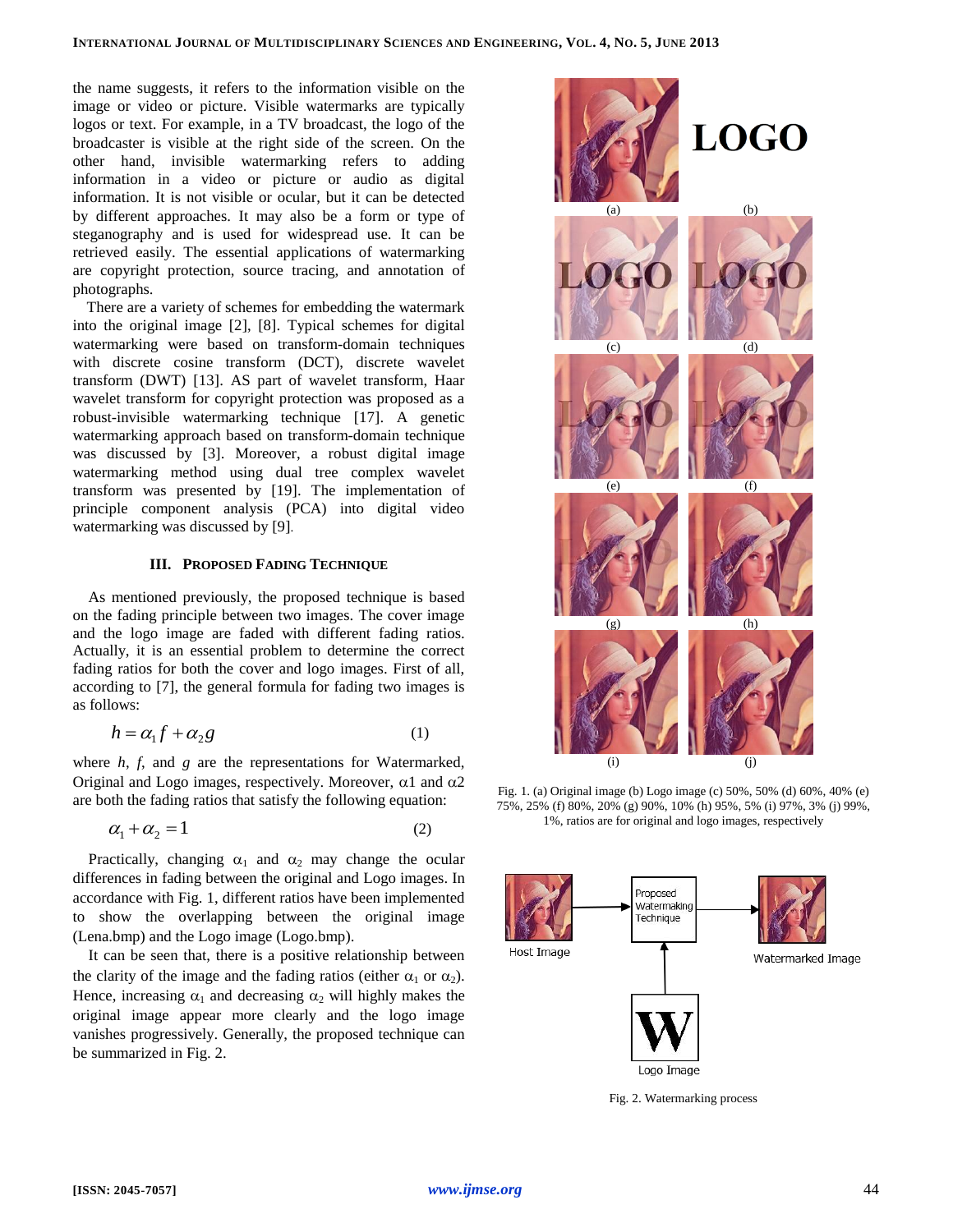#### *A. Extracting Watermark*

In order to extract the logo form the watermarked image, a general formula has been derived to retrieve logo image (g). According to equation (1), one can solve it for g as follows:

$$
g = Round\left(\frac{h - Round(\alpha_1 f)}{\alpha_2}\right) \tag{3}
$$

#### *B. Robustness against Attacks*

The fundamental reason of watermarking invention was to protect media copyright in the first place from outside attack. The quality of watermarking algorithm depends on its ability to survive against various kinds of attacks that try to remove or destroy the watermark. However, attempting to remove or destroy the watermark should produce a noticeable debility in image quality. The typical attacks are linear filtering (e.g., low-pass and high-pass filtering), nonlinear filtering (e.g., median filtering), geometric distortions (e.g., scaling, rotation, and cropping), compression, and blurring, etc [\[4\].](#page-4-0) Moreover, the basic requirements for adaptive image watermarking schemes are transparency, capacity, and robustness [\[5\].](#page-4-14) Firstly, transparency means that the watermark is not visible in the image under typical viewing conditions. Secondly, the capacity, that represents the maximum amount of information that can be hidden and retrieved successfully. Thirdly, robustness means that the ability of the watermarking technique to survive the attempts of removing the hidden information [\[1\].](#page-4-15)

#### **IV. EXPERIMENTAL RESULTS**

In this section, both a practical and visual evidences have been implemented to support the proposed technique. Therefore, a variety of test images have been tested (figure 3) against different logo images (figure 4) to construct a watermarked image. According to figure (5), the ocular results are highly acceptable. Furthermore, three performance evaluations have been accomplished to sustain the proposed technique. The first performance measure is the Mean square Error (MSE) [\[7\].](#page-4-13) MSE is the cumulative squared error between the watermarked and the original images which can be represented as:

$$
MSE = \frac{1}{NM} \sum_{x=1}^{N} \sum_{y=1}^{M} [f(x, y) - g(x, y)]^{2}
$$
 (4)

The second measure is the widely implemented measure in most image processing fields and that is the Peak-Signal-to-Noise Ratio (PSNR) [\[11\]\[7\].](#page-4-16) Actually, it produces better results than MSE because it takes into consideration the peaks of the signal. The PSNR block computes the peak signal-tonoise ratio, in decibels, between two images. This ratio is often used as a quality measurement between the original and a compressed image. The higher the PSNR, the better the quality of the watermarked image. The general formula of the PSNR can be expressed as:

$$
PSNR = 10 \cdot \log_{10} \left( \frac{255^2}{\sqrt{MSE}} \right)
$$
 (5)

The final performance measure is the structure similarity index (SSIM) which was proposed by [\[23\].](#page-4-17) The mathematical representation for the SSIM is as follows:

$$
SSIM(x, y) = \frac{\left(2\mu_x\mu_y + C_1\right)\left(2\sigma_{xy} + C_2\right)}{(\mu_x^2 + \mu_y^2 + C_1)(\sigma_x^2 + \sigma_y^2 + C_2)}
$$
(6)

The dynamic range of SSIM is [−1, 1]. The best value of SSIM is 1 which is achieved if and only if x and y are identical. Nearly tabulate regions, the denominator of the contrast comparison formula is approach to zero, which makes the algorithm unstable. Therefore, inserting the small constants  $C_1$  and  $C_2$  [\[23\].](#page-4-17)

The whole three performance measures have been shown in Table I for both the watermarked and extracted logo images. The numerical values for the three measures are very satisfactory and persuasive.

In order to test the robustness of the proposed algorithm, a number of image processing attacks were applied to the watermarked image. As mentioned previously, the most widely implemented attacks are geometric distortion (scaling, rotation, Gaussian white noise, and salt & peppers noise), compression, linear filtering (low and high pass), non-linear filtering (median filter, wiener filter), and blurring, Fig. 6.



Fig. 3. Test images



Fig. 4. Watermarks images Logow.bmp and Logo1.bmp, respectively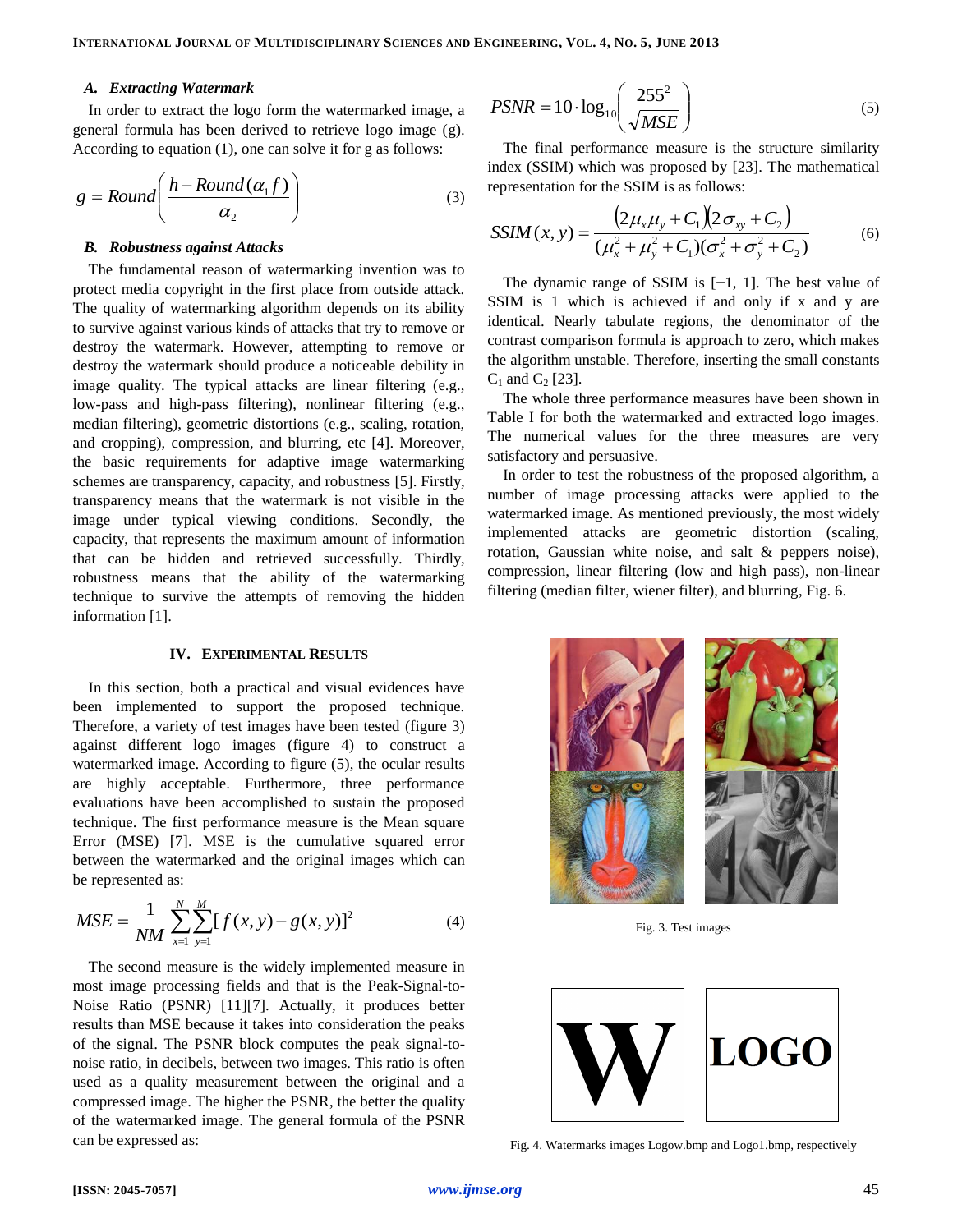

Fig. 5. Watermarked image (right) Extracted watermark (left)

Table I: MSE, PSNR, and SSIM for test images

|                     | <b>MSE</b> | <b>PSNR</b> | <b>SSIM</b> |
|---------------------|------------|-------------|-------------|
| Lena(with Logo1)    | 2.4334     | 44.2687     | 0.9978      |
| Lena(with LogoW)    | 2.2602     | 44.5894     | 0.9978      |
| Logo1(from Lena)    | 0.9022     | 48.5780     | 0.9998      |
| LogoW(from Lena)    | 0          | $\infty$    | 1.0000      |
| Baboon(with Logo1)  | 2.1951     | 44.7163     | 0.9993      |
| Baboon(with LogoW)  | 2.1141     | 44.8795     | 0.9993      |
| Logo1(from Baboon)  | 0.9022     | 48.5780     | 0.9998      |
| LogoW(from Baboon)  | $\Omega$   | $\infty$    | 1.0000      |
| Peppers(with Logo1) | 2.5741     | 44.0246     | 0.9976      |
| Peppers(with LogoW) | 2.5512     | 44.0633     | 0.9975      |
| Logo1(from Peppers) | 0.9022     | 48.5780     | 0.9998      |
| LogoW(from Peppers) | 0          | $\infty$    | 1.0000      |
| Barbara(with Logo1) | 2.7903     | 43.6742     | 0.9990      |
| Barbara(with LogoW) | 2.6065     | 43.9702     | 0.9990      |
| Logo1(with Barbara) | 0.9022     | 48.5780     | 0.9998      |
| LogoW(with Barbara) |            | $\infty$    | 1.0000      |

























Fig. 6. (a) Gauss (Mean=0, Var=0.001) (b) Median (3X3) (c) Median(5X5) (d) Median(7X7) (e) (Salt & Peppers) 2% (f) (Salt & Peppers) 20% (g) (Salt & Peppers) 50% (h) JPEG (i) Rotate (45) (j) Rotate (90) (k) Rotate (180) (l) Blurring (m) Scale (1536X1536) (3X) (n) Scale (256X256)(0.5X) (o) Wiener Filter